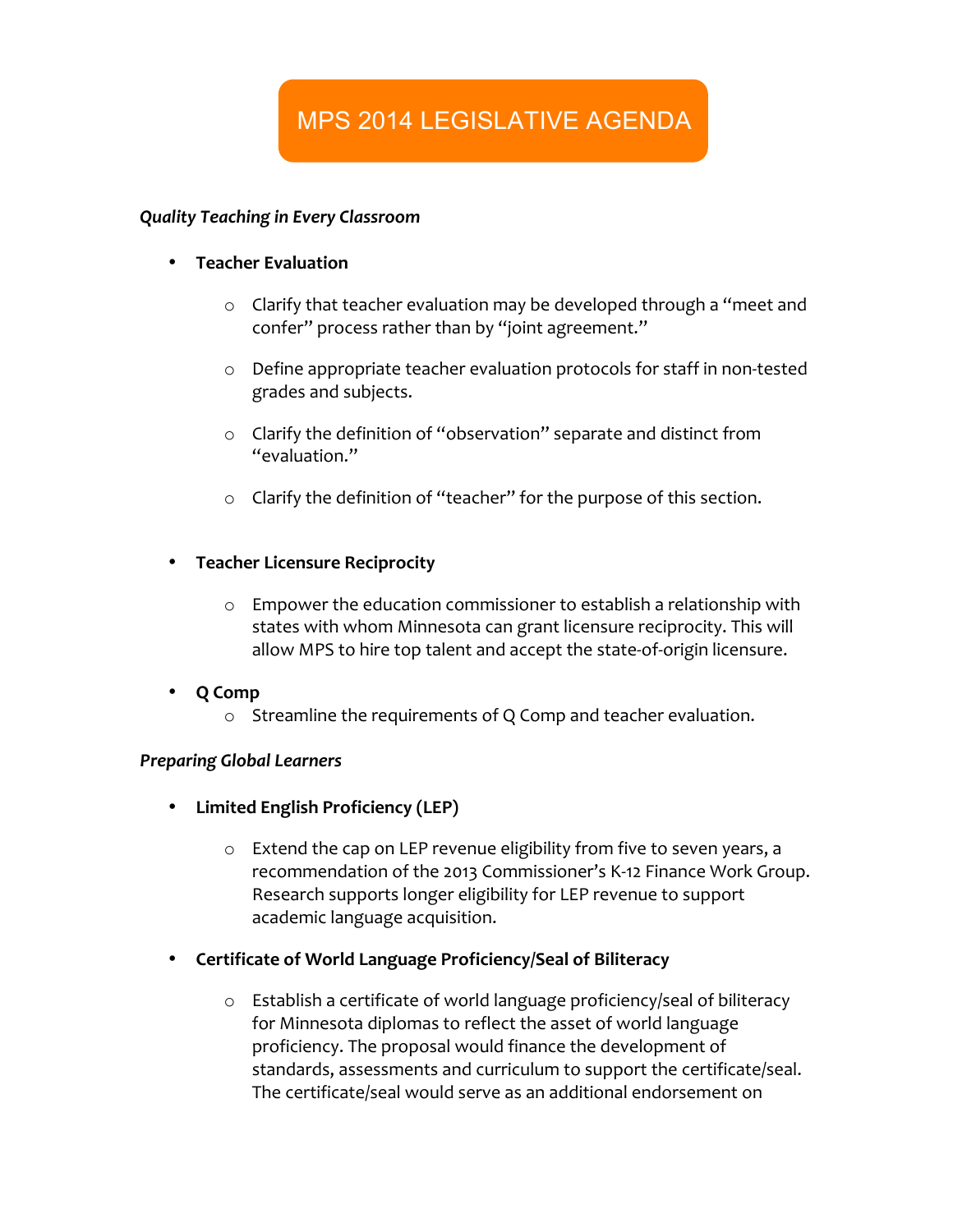students' diplomas for those who demonstrate dual language proficiency, a skill that is highly sought after in the global economy.

# • **Special Education**

- $\circ$  Increase special education funding under the new formulas to reduce formula proration and reduce the special education cross-subsidy. Enhanced special education funding supports our special education program for students with individual education plans.
- o Increase Medical Assistance (MA) reimbursement for support services provided by school district staff.

# • **Early Childhood**

- $\circ$  Early childhood screening costs exceed state reimbursement formulas. Doubling statutory rates for reimbursement of early childhood screening gets us closer to actual costs, although the amount is still not a full reimbursement.
- o Increase state resources for Early Childhood Family Education and school readiness to match the state investment in early childhood scholarships.
- o Recommend statutory adjustments to the early childhood scholarship allocation process.
	- Negotiated language on the allocation process was not adopted last year.
	- We should revisit the negotiated language in light of experience implementing early childhood scholarships.

# • **Community Education**

- $\circ$  Reinstate the 2 percent Adult Basic Education growth factor that was cut during the 2011 legislative session. Restoration of the inflation factor supports the needs of returning adult learners whose numbers will likely increase given the repeal of the GRAD exams and new graduation requirements.
- $\circ$  Increase the community education levy, which has not been increased since 2005. Community education programming is an important adjunct to our direct pre-K-12 mission. Robust community education programming provides a significant added value to our neighborhoods.